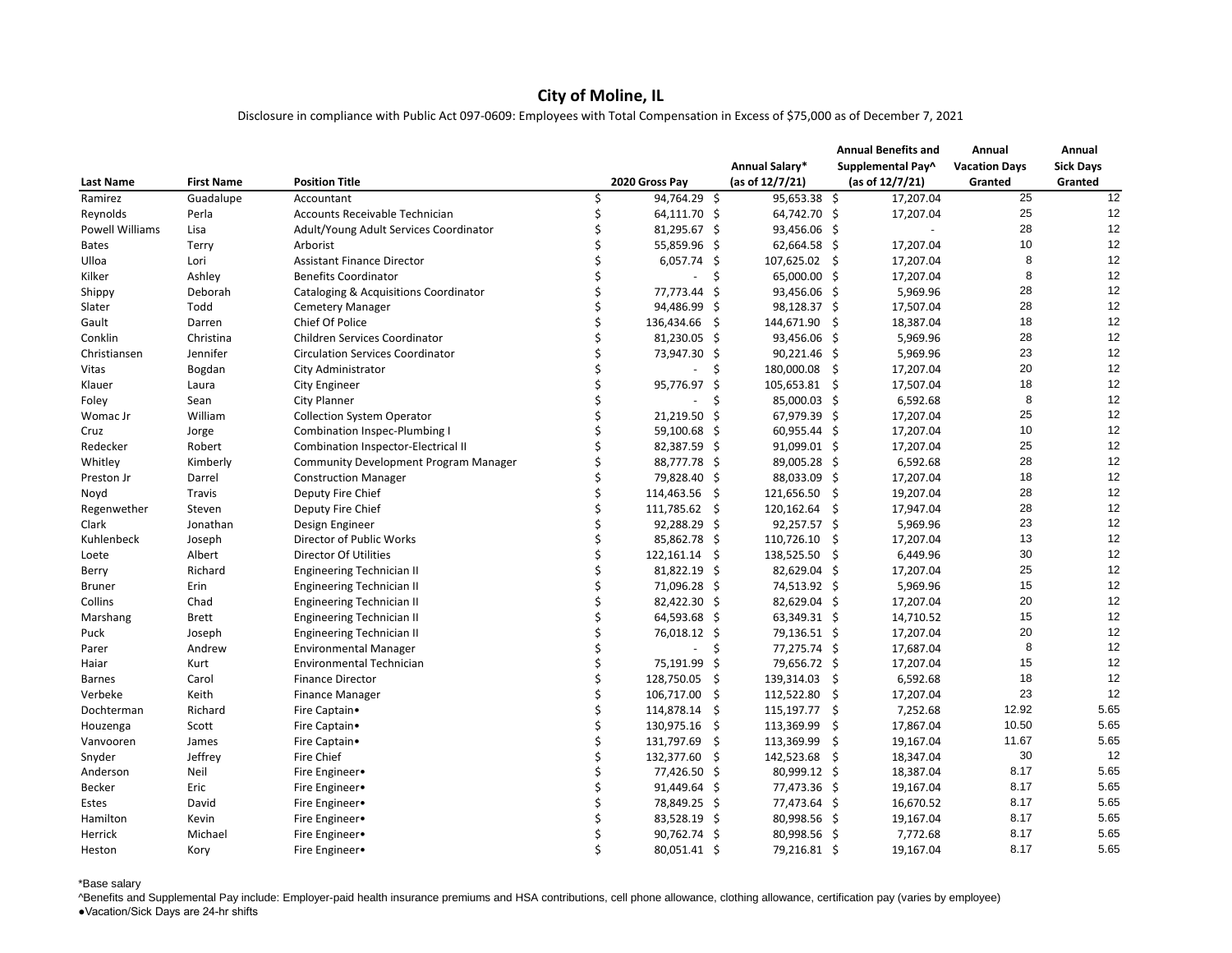|                  |                   |                                       |                |     |                 | <b>Annual Benefits and</b> | Annual               | Annual                      |
|------------------|-------------------|---------------------------------------|----------------|-----|-----------------|----------------------------|----------------------|-----------------------------|
|                  |                   |                                       |                |     | Annual Salary*  | Supplemental Pay^          | <b>Vacation Days</b> | <b>Sick Days</b><br>Granted |
| <b>Last Name</b> | <b>First Name</b> | <b>Position Title</b>                 | 2020 Gross Pay |     | (as of 12/7/21) | (as of $12/7/21$ )         | Granted              |                             |
| Mitton           | Justin            | Fire Engineer.                        | $92,545.28$ \$ |     | 80,998.56 \$    | 19,167.04                  | 8.17                 | 5.65                        |
| Paxton           | Nathen            | Fire Engineer•                        | 90,023.95 \$   |     | 80,998.56 \$    | 18,387.04                  | 8.17                 | 5.65                        |
| Sottos           | Jerry             | Fire Engineer.                        | 95,435.79 \$   |     | 82,921.15 \$    | 19,167.04                  | 10.50                | 5.65                        |
| Sutton           | Robert            | Fire Engineer.                        | 84,721.58 \$   |     | 86,591.87 \$    | 19,167.04                  | 9.33                 | 5.65                        |
| Tomlin           | <b>Brandon</b>    | Fire Engineer.                        | 78,950.95 \$   |     | 77,473.92 \$    | 19,167.04                  | 8.17                 | 5.65                        |
| Brown            | Erik              | Fire Lieutenant.                      | 111,200.46 \$  |     | 88,205.50 \$    | 19,167.04                  | 9.33                 | 5.65                        |
| Clark            | <b>Brett</b>      | Fire Lieutenant.                      | 104,562.78 \$  |     | 104,488.50      | 19,687.04<br>-S            | 10.50                | 5.65                        |
| Daniel           | <b>Brett</b>      | Fire Lieutenant.                      | 93,002.83 \$   |     | 88,205.78 \$    | 19,167.04                  | 8.17                 | 5.65                        |
| Elliott          | Christopher       | Fire Lieutenant.                      | 138,892.77 \$  |     | 104,488.50      | 20,467.04<br>-S            | 11.67                | 5.65                        |
| Fielding         | Robert            | Fire Lieutenant.                      | 98,517.92 \$   |     | 90,190.38 \$    | 19,167.04                  | 9.33                 | 5.65                        |
| Hudson           | James             | Fire Lieutenant.                      | 112,255.79     | -S  | 104,488.50      | 19,167.04<br>-S            | 9.33                 | 5.65                        |
| Hughes           | Matthew           | Fire Lieutenant.                      | 105,074.70 \$  |     | 104,488.50      | 19,167.04                  | 9.33                 | 5.65                        |
| Jackson          | James             | Fire Lieutenant.                      | 123,474.13 \$  |     | 104,488.50      | 8,552.68<br>-S             | 9.33                 | 5.65                        |
| Johnson          | Kristopher        | Fire Lieutenant.                      | 133,485.57     | - S | 104,488.50      | 19,167.04<br>-S            | 10.50                | 5.65                        |
| Killian          | Carl              | Fire Lieutenant.                      | 88,564.96 \$   |     | 90,190.38 \$    | 18,387.04                  | 9.33                 | 5.65                        |
| Leone            | Marco             | Fire Lieutenant.                      | 88,241.19 \$   |     | 86,263.35 \$    | 18,387.04                  | 8.17                 | 5.65                        |
| McClellan        | Geoffrey          | Fire Lieutenant.                      | 102,494.54 \$  |     | 88,205.23 \$    | 19,167.04                  | 8.17                 | 5.65                        |
| Cunningham       | Mitchell          | <b>Fire Marshal</b>                   | 79,036.63 \$   |     | 88,410.61 \$    | 19,647.04                  | 18                   | 12                          |
| Snook            | Chad              | <b>Fire Training Officer</b>          | 115,486.88 \$  |     | 115,197.68      | 19,167.04<br>-S            | 21                   | 12                          |
| Ash              | Demetrius         | Firefighter/Paramedic.                | 63,536.33 \$   |     | 60,394.43 \$    | 19,167.04                  | 4.67                 | 5.65                        |
| <b>Bessler</b>   | Jerry             | Firefighter/Paramedic.                | 66,780.28 \$   |     | 60,394.43 \$    | 19,167.04                  | 4.67                 | 5.65                        |
| <b>Bunce</b>     | Shawn             | Firefighter/Paramedic.                | 64,328.83 \$   |     | 63,143.27 \$    | 19,167.04                  | 5.83                 | 5.65                        |
| Dusenberry       | Patrick           | Firefighter/Paramedic.                | 77,563.20 \$   |     | 72,160.62 \$    | 19,167.04                  | 7.00                 | 5.65                        |
| Frederiksen      | Justin            | Firefighter/Paramedic.                | 78,773.44 \$   |     | 72,160.62 \$    | 19,167.04                  | 7.00                 | 5.65                        |
| Jansen           | David             | Firefighter/Paramedic.                | 62,146.87 \$   |     | 60,394.43 \$    | 19,167.04                  | 4.67                 | 5.65                        |
| Kendall          | Christopher       | Firefighter/Paramedic.                | 79,807.13 \$   |     | 70,572.89 \$    | 19,167.04                  | 7.00                 | 5.65                        |
| Luksetich        | Michael           | Firefighter/Paramedic.                | 64,782.40 \$   |     | 63,143.27 \$    | 19,167.04                  | 5.83                 | 5.65                        |
| Marx             | James             | Firefighter/Paramedic.                | 76,227.52 \$   |     | 75,768.78 \$    | 19,167.04                  | 7.00                 | 5.65                        |
| McDaniel         | Charles           | Firefighter/Paramedic.                | 70,500.71 \$   |     | 72,160.62 \$    | 19,167.04                  | 7.00                 | 5.65                        |
| Nicely-Green     | Jeffrey           | Firefighter/Paramedic.                | 69,795.89 \$   |     | 63,143.27 \$    | 20,727.04                  | 5.83                 | 5.65                        |
| Olson            | Joshua            | Firefighter/Paramedic.                | 74,559.50 \$   |     | 60,394.43 \$    | 20,727.04                  | 4.67                 | 5.65                        |
| Romang           | Timothy           | Firefighter/Paramedic.                | 64,924.74 \$   |     | 63,143.27 \$    | 19,167.04                  | 5.83                 | 5.65                        |
| Siwek            | Alec              | Firefighter/Paramedic.                | 74,554.49 \$   |     | 60,394.43 \$    | 16,670.52                  | 4.67                 | 5.65                        |
| Sorby            | Kevin             | Firefighter/Paramedic.                | 69,647.19 \$   |     | 64,563.71 \$    | 19,167.04                  | 5.83                 | 5.65                        |
| Suiter           | Colin             | Firefighter/Paramedic.                | 64,869.96 \$   |     | 63,143.27 \$    | 19,167.04                  | 5.83                 | 5.65                        |
| Tanksley         | Isaac             | Firefighter/Paramedic.                | 51,970.95 \$   |     | 59,065.49 \$    | 19,167.04                  | 4.67                 | 5.65                        |
| Taylor           | Andrew            | Firefighter/Paramedic.                | 65,798.64 \$   |     | 60,394.43 \$    | 19,167.04                  | 4.67                 | 5.65                        |
| Welker           | Collin            | Firefighter/Paramedic.                | 54,495.16 \$   |     | 59,065.49 \$    | 17,607.04                  | 4.67                 | 5.65                        |
| Mark             | Sarah             | Fleet & Facilities Manager            | 57,668.22 \$   |     | 90,399.92 \$    | 7,072.68                   | 18                   | 12                          |
| Hatch            | Grant             | Fleet Services Lead Technician        | 90,953.13 \$   |     | 86,760.75 \$    | 17,207.04                  | 25                   | 12                          |
| Green            | Todd              | <b>GIS Administrator</b>              | 70,254.83 \$   |     | 77,424.67 \$    | 17,207.04                  | 18                   | 12                          |
| Osborne          | Tara              | <b>Grant And Project Accountant</b>   | 62,098.96 \$   |     | 67,389.71 \$    | 17,207.04                  | 18                   | 12                          |
| Drish            | Joshua            | <b>Graphic Design Specialist</b>      | 61,763.40 \$   |     | 61,023.46 \$    | 17,207.04                  | 15                   | 12                          |
| Miller           | Leah              | Human Resources Director              | 70,255.36 \$   |     | 94,235.02 \$    | 17,207.04                  | 23                   | 12                          |
| Rowatt           | David             | <b>Information Technology Manager</b> | 65,670.60 \$   |     | 79,014.83 \$    | 17,207.04                  | 18                   | 12                          |
| Engh             | Martin            | Laborer - Public Works                | 64,813.91 \$   |     | 61,658.90 \$    | 17,207.04                  | 25                   | 12                          |

## \*Base salary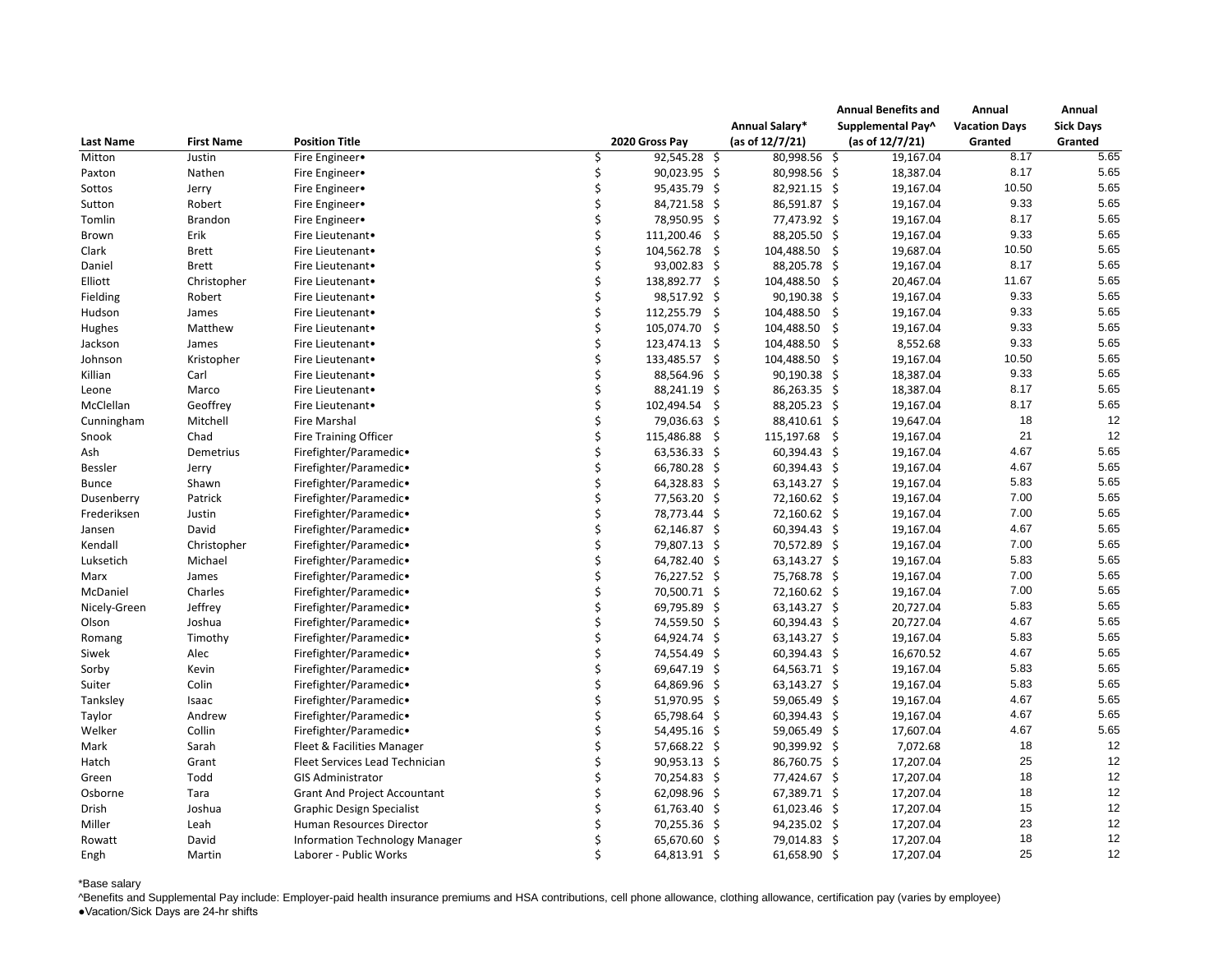|                  |                   |                                              |                |  |                 | <b>Annual Benefits and</b> | Annual               | Annual           |
|------------------|-------------------|----------------------------------------------|----------------|--|-----------------|----------------------------|----------------------|------------------|
| <b>Last Name</b> |                   |                                              |                |  | Annual Salary*  | Supplemental Pay^          | <b>Vacation Days</b> | <b>Sick Days</b> |
|                  | <b>First Name</b> | <b>Position Title</b>                        | 2020 Gross Pay |  | (as of 12/7/21) | (as of $12/7/21$ )         | Granted              | Granted          |
| Saunders         | Amy               | Legal Services Specialist                    | 68,463.88 \$   |  | 68,623.78 \$    | 6,592.68                   | $\overline{23}$      | 12               |
| Laroche          | Jannette          | Librarian                                    | 71,314.66 \$   |  | 76,816.90 \$    | 17,207.04                  | 25                   | 12               |
| Wente            | Karen             | Librarian                                    | $64,103.62$ \$ |  | 69,084.50 \$    | 5,969.96                   | 20                   | 12               |
| Crawford         | Michael           | Library Assistant-Circulation                | 55,099.43 \$   |  | $61,394.53$ \$  | 17,207.04                  | 25                   | 12               |
| Johnson          | Keith             | Library Assistant-Circulation                | 55,586.40 \$   |  | $61,394.53$ \$  | 17,207.04                  | 25                   | 12               |
| Schimmel         | Kimberly          | Library Associate-Technical Services         | 59,564.65 \$   |  | 66,483.87 \$    | 17,207.04                  | 25                   | 12               |
| Lear             | <b>Bryon</b>      | <b>Library Director</b>                      | 114,267.36 \$  |  | 125,883.47      | 6,592.68<br>-S             | 30                   | 12               |
| Jewell           | Richard           | Maintenance Specialist                       | $67,443.22$ \$ |  | 74,777.25 \$    | 17,207.04                  | 20                   | 12               |
| Denys            | Timothy           | Mechanic II                                  | 62,989.23 \$   |  | 67,722.72 \$    | 17,207.04                  | 15                   | 12               |
| Robertson        | Mark              | Mechanic II                                  | 80,174.95 \$   |  | 78,694.10 \$    | 17,207.04                  | 25                   | 12               |
| Rogers           | Chad              | Mechanic II                                  | 56,402.57 \$   |  | $60,444.38$ \$  | 17,207.04                  | 10                   | 12               |
| Brown            | Joseph            | <b>Motor Equipment Operator</b>              | 23,186.84 \$   |  | 67,979.39 \$    | 17,207.04                  | 18                   | 12               |
| Calhoun          | Darrick           | Motor Equipment Operator                     | 71,222.12 \$   |  | 67,979.39 \$    | 17,207.04                  | 20                   | 12               |
| Eklof            | Lonnie            | <b>Motor Equipment Operator</b>              | 76,674.00 \$   |  | 67,979.39 \$    | 17,207.04                  | 25                   | 12               |
| Hansen           | Jacob             | Motor Equipment Operator                     | 64,493.88 \$   |  | 67,979.39 \$    | 17,207.04                  | 25                   | 12               |
| Launius          | Richard           | Motor Equipment Operator                     | 71,832.92 \$   |  | 67,979.39 \$    | 17,207.04                  | 20                   | 12               |
| Perkins          | Jason             | <b>Motor Equipment Operator</b>              | 55,706.66 \$   |  | 58,501.25 \$    | 17,207.04                  | 15                   | 12               |
| <b>Banks</b>     | Eric              | Motor Equipment Operator-Parks               | 54,229.22 \$   |  | $60,627.22$ \$  | 17,207.04                  | 20                   | 12               |
| Perez            | Jason             | Motor Equipment Operator-Parks               | 69,190.67 \$   |  | 67,979.39 \$    | 17,207.04                  | 20                   | 12               |
| Reynolds         | Wayne             | Motor Equipment Operator-Parks               | 72,108.05 \$   |  | 67,979.39 \$    | 17,207.04                  | 25                   | 12               |
| Smith            | <b>Bradley</b>    | Motor Equipment Operator-Parks               | 72,275.52 \$   |  | 67,979.39 \$    | 17,207.04                  | 23                   | 12               |
| Deadmond         | William           | Municipal Services Crew Leader - Parks       | 84,967.87 \$   |  | 74,777.25 \$    | 17,207.04                  | 25                   | 12               |
| Estell           | David             | Municipal Services Crew Leader-Streets       | 83,373.33 \$   |  | 86,563.57 \$    | 17,207.04                  | 25                   | 12               |
| Schick           | Rodd              | <b>Municipal Services General Manager</b>    | 116,405.55 \$  |  | 125,175.44 \$   | 480.00                     | 28                   | 12               |
| Pannell          | <b>Brandon</b>    | <b>Municipal Services Operations Manager</b> | 92,689.00 \$   |  | 102,186.45      | 17,507.04<br>-S            | 28                   | 12               |
| Hauman           | <b>Brad</b>       | Neighborhood Imprvment Officer               | 85,915.20 \$   |  | 86,760.75 \$    | 17,207.04                  | 25                   | 12               |
| Johnson          | Gregory           | <b>Park Operations Manager</b>               | 82,607.55 \$   |  | 89,517.79 \$    | 17,207.04                  | 28                   | 12               |
| Griffith         | Eric              | <b>Parks Recreation Director</b>             | 66,765.28 \$   |  | 94,235.02 \$    | 17,207.04                  | 18                   | 12               |
| Hepner           | Thomas            | Parts & Service Specialist                   | 81,040.30 \$   |  | 74,946.98 \$    | 17,207.04                  | 25                   | 12               |
| Adlfinger        | Doreen            | Police Administrative Assistant              | 59,594.64 \$   |  | 59,595.33 \$    | 17,207.04                  | 28                   | 12               |
| Cook             | Dawn              | Police Administrative Assistant              | 65,734.56 \$   |  | 65,704.08 \$    | 17,207.04                  | 28                   | 12               |
| Johnson          | <b>Brian</b>      | Police Deputy Chief                          | 111,607.57 \$  |  | 124,890.06 \$   | 18,387.04                  | 25                   | 12               |
| Noe              | Todd              | Police Deputy Chief                          | 121,177.48 \$  |  | 116,763.09 \$   | 17,907.04                  | 28                   | 12               |
| Lambach          | Cynthia           | Police Information Technician                | $64,111.58$ \$ |  | 64,742.70 \$    | 17,207.04                  | 25                   | 12               |
| Garmon           | Terry             | Police Lieutenant                            | 123,601.76 \$  |  | 116,871.25 \$   | 17,907.04                  | 25                   | 12               |
| Raya             | Andrew            | Police Lieutenant                            | 83,928.81 \$   |  | 85,980.54 \$    | 17,907.04                  | 18                   | 12               |
| Soliz            | Eli               | Police Lieutenant                            | 119,116.49 \$  |  | 116,871.25      | 17,907.04<br>-S            | 25                   | 12               |
| Weeks            | Jeremy            | Police Lieutenant                            | $92,926.43$ \$ |  | 93,306.10 \$    | 17,907.04                  | 23                   | 12               |
| Beaudry          | Daniel            | Police Officer                               | 71,475.98 \$   |  | 67,683.20 \$    | 17,907.04                  | 13                   | 12               |
| Brown            | Eric              | Police Officer                               | 91,707.76 \$   |  | 88,869.46 \$    | 17,907.04                  | 25                   | 12               |
| Callaway         | David             | Police Officer                               | 91,187.48 \$   |  | 88,869.46 \$    | 17,907.04                  | 23                   | 12               |
| Comer            | Mackenzie         | Police Officer                               | 71,179.54 \$   |  | $63,415.46$ \$  | 17,907.04                  | 10                   | 12               |
| Compton          | Andrew            | Police Officer                               | 62,174.26 \$   |  | 63,415.46 \$    | 17,907.04                  | 10                   | 12               |
| Dotterer         | Andrew            | Police Officer                               | 54,851.09 \$   |  | 59,398.98 \$    | 17,207.04                  | 10                   | 12               |
| Feehan           | James             | Police Officer                               | 73,054.84 \$   |  | 67,683.20 \$    | 17,907.04                  | 13                   | 12               |
| Genisio          | Stephanie         | Police Officer                               | 90,922.75 \$   |  | 88,869.46 \$    | 7,292.68                   | 18                   | 12               |

## \*Base salary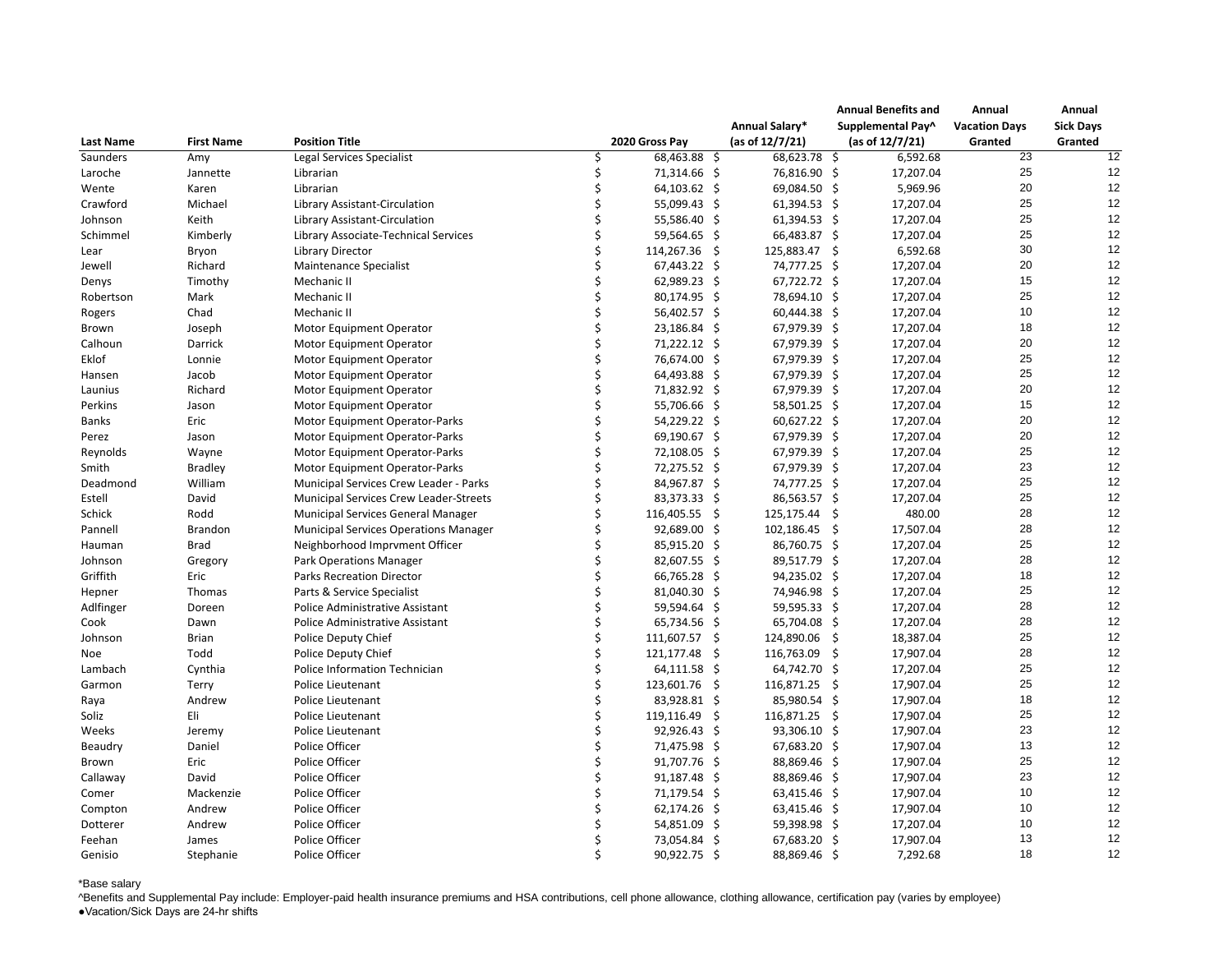|                  |                   |                                   |                 |              |                    | <b>Annual Benefits and</b> | Annual               | Annual           |
|------------------|-------------------|-----------------------------------|-----------------|--------------|--------------------|----------------------------|----------------------|------------------|
| <b>Last Name</b> |                   |                                   |                 |              | Annual Salary*     | Supplemental Pay^          | <b>Vacation Days</b> | <b>Sick Days</b> |
|                  | <b>First Name</b> | <b>Position Title</b>             | 2020 Gross Pay  |              | (as of $12/7/21$ ) | (as of $12/7/21$ )         | Granted              | Granted          |
| Griffin          | Michael           | Police Officer                    | 100,405.54 \$   |              | 84,155.97 \$       | 17,907.04                  | $\overline{23}$      | 12               |
| Harmon           | Kyle              | Police Officer                    | 74,170.52 \$    |              | 69,170.82 \$       | 17,907.04                  | 13                   | 12               |
| Harris-Howell    | Sharmaine         | Police Officer                    | 67,892.95 \$    |              | 67,683.20 \$       | 17,907.04                  | 13                   | 12               |
| Hoogerwerf       | Connor            | Police Officer                    | 46,081.57 \$    |              | 59,398.98 \$       | 17,207.04                  | 10                   | 12               |
| Hoover           | Sean              | Police Officer                    | 79,193.50 \$    |              | 73,836.67 \$       | 17,907.04                  | 18                   | 12               |
| Hughes           | Andrew            | Police Officer                    | 84,264.00 \$    |              | 78,823.89 \$       | 17,907.04                  | 18                   | 12               |
| Kluever          | Joseph            | Police Officer                    | 76,457.77 \$    |              | 67,683.20 \$       | 17,907.04                  | 13                   | 12               |
| Kopf             | <b>Brett</b>      | Police Officer                    | 81,729.60 \$    |              | 80,561.73 \$       | 7,292.68                   | 18                   | 12               |
| Laud             | Jennifer          | Police Officer                    | 70,502.82 \$    |              | 72,246.51 \$       | 17,907.04                  | 18                   | 12               |
| Leach            | Jon               | Police Officer                    | 98,906.27 \$    |              | 84,155.97 \$       | 17,907.04                  | 23                   | 12               |
| Lopez            | Cesar             | Police Officer                    | 64,403.08 \$    |              | 63,415.46 \$       | 17,907.04                  | 10                   | 12               |
| Lorenz           | Adam              | Police Officer                    | 65,894.64 \$    |              | 64,806.14 \$       | 17,907.04                  | 13                   | 12               |
| Maurer           | James             | Police Officer                    | 76,598.05 \$    |              | 64,806.14 \$       | 17,907.04                  | 13                   | 12               |
| McAuliffe        | Jeremy            | Police Officer                    | 96,135.02 \$    |              | 88,869.46 \$       | 17,907.04                  | 25                   | 12               |
| McManus          | Joshua            | Police Officer                    | $62,303.18$ \$  |              | 62,019.98 \$       | 17,907.04                  | 10                   | 12               |
| Medina           | Adam              | Police Officer                    | 60,164.59 \$    |              | 60,723.94 \$       | 15,410.52                  | 10                   | 12               |
| Meyer            | Scott             | Police Officer                    |                 |              | 58,091.90 \$       | 17,207.04                  | 5                    | 12               |
| Nelson           | Heidi             | Police Officer                    | 82,449.26 \$    |              | 84,155.97 \$       | 17,907.04                  | 18                   | 12               |
| Ott              | Kevin             | Police Officer                    | 75,349.10 \$    |              | 82,339.09 \$       | 7,292.68                   | 23                   | 12               |
| Ott              | Julie             | Police Officer                    | 72,840.03 \$    |              | 73,836.67 \$       | 7,292.68                   | 18                   | 12               |
| Parmenter        | Cody              | Police Officer                    | 60,833.99 \$    |              | 60,723.94 \$       | 17,907.04                  | 10                   | 12               |
| Phipps           | Matthew           | Police Officer                    | $5,702.75$ \$   |              | 58,091.90 \$       | 17,207.04                  | 10                   | 12               |
| Pratt            | Sean              | Police Officer                    | 59,249.83 \$    |              | 60,723.94 \$       | 17,907.04                  | 10                   | 12               |
| Schultz          | Eric              | Police Officer                    | 66,261.00 \$    |              | 66,229.28 \$       | 17,907.04                  | 13                   | 12               |
| Southwell        | Darren            | Police Officer                    |                 |              | 58,091.90 \$       | 17,207.04                  | 5                    | 12               |
| Stahl            | Scott             | Police Officer                    | 92,904.79 \$    |              | 88,869.46 \$       | 17,907.04                  | 18                   | 12               |
| Thornborough     | Kolton            | Police Officer                    | 65,275.00 \$    |              | 60,723.94 \$       | 17,907.04                  | 10                   | 12               |
| Trudell          | Jacob             | Police Officer                    | 82,717.80 \$    |              | 78,824.10 \$       | 17,907.04                  | 18                   | 12               |
| Tuttle           | Benjamin          | Police Officer                    | 70,412.02 \$    |              | 64,771.82 \$       | 17,907.04                  | 13                   | 12               |
| Urban            | John              | Police Officer                    | 66,867.75 \$    |              | 66,229.28 \$       | 17,907.04                  | 13                   | 12               |
| Victor           | Salvador          | Police Officer                    | 70,885.34 \$    |              | 67,683.20 \$       | 17,907.04                  | 13                   | 12               |
| Wells            | Eric              | Police Officer                    | 71,915.51 \$    |              | 73,836.67 \$       | 17,907.04                  | 18                   | 12               |
| Burns            | Aron              | Police Sergeant                   | 85,999.34 \$    |              | 88,023.73 \$       | 17,907.04                  | 18                   | 12               |
| Cox              | Kevin             | <b>Police Sergeant</b>            | $111,141.45$ \$ |              | 106,148.22 \$      | 6,669.96                   | 18                   | 12               |
| Cullison         | Derrick           | Police Sergeant                   | 80,453.54 \$    |              | 77,243.09 \$       | 17,907.04                  | 18                   | 12               |
| Genisio          | Jonathan          | <b>Police Sergeant</b>            | 43,449.62 \$    |              | 84,261.42 \$       | 700.00                     | 18                   | 12               |
| Hoover           | Nathaniel         | Police Sergeant                   | 83,009.74 \$    |              | 82,450.58 \$       | 17,907.04                  | 18                   | 12               |
| Medinger         | Nathan            | Police Sergeant                   | 78,572.91 \$    |              | 80,663.44 \$       | 17,907.04                  | 18                   | 12               |
| Pickens          | Christopher       | <b>Police Sergeant</b>            | 110,526.69 \$   |              | 106,148.22         | 17,907.04                  | 18                   | 12               |
| Russell          | Matthew           | Police Sergeant                   | 96,898.35 \$    |              | 86,121.15 \$       | 17,907.04                  | 23                   | 12               |
| Smith            | Jason             | Police Sergeant                   | 93,589.49 \$    |              | 86,121.36 \$       | 17,907.04                  | 25                   | 12               |
| Wade             | Nickolas          | Police Sergeant                   | 77,962.99 \$    |              | 77,268.05 \$       | 15,410.52                  | 18                   | 12               |
| Yuvan            | Justin            | Police Sergeant                   | 82,802.17 \$    |              | 84,261.01 \$       | 17,907.04                  | 18                   | 12               |
| Roby             | Annette           | <b>Risk Management Specialist</b> | 67,197.85 \$    |              | 74,054.86 \$       | 6,592.68                   | 18                   | 12               |
| Schillinger      | Thomas            | Sewer Collection Crew Leader      | 78,914.76 \$    |              | 78,180.13 \$       | 17,207.04                  | 25                   | 12               |
| Lindeman         | John              | Sewer Maintenance Manager         |                 | <sup>S</sup> | 88,000.02 \$       | 7,072.68                   | 8                    | 12               |

## \*Base salary